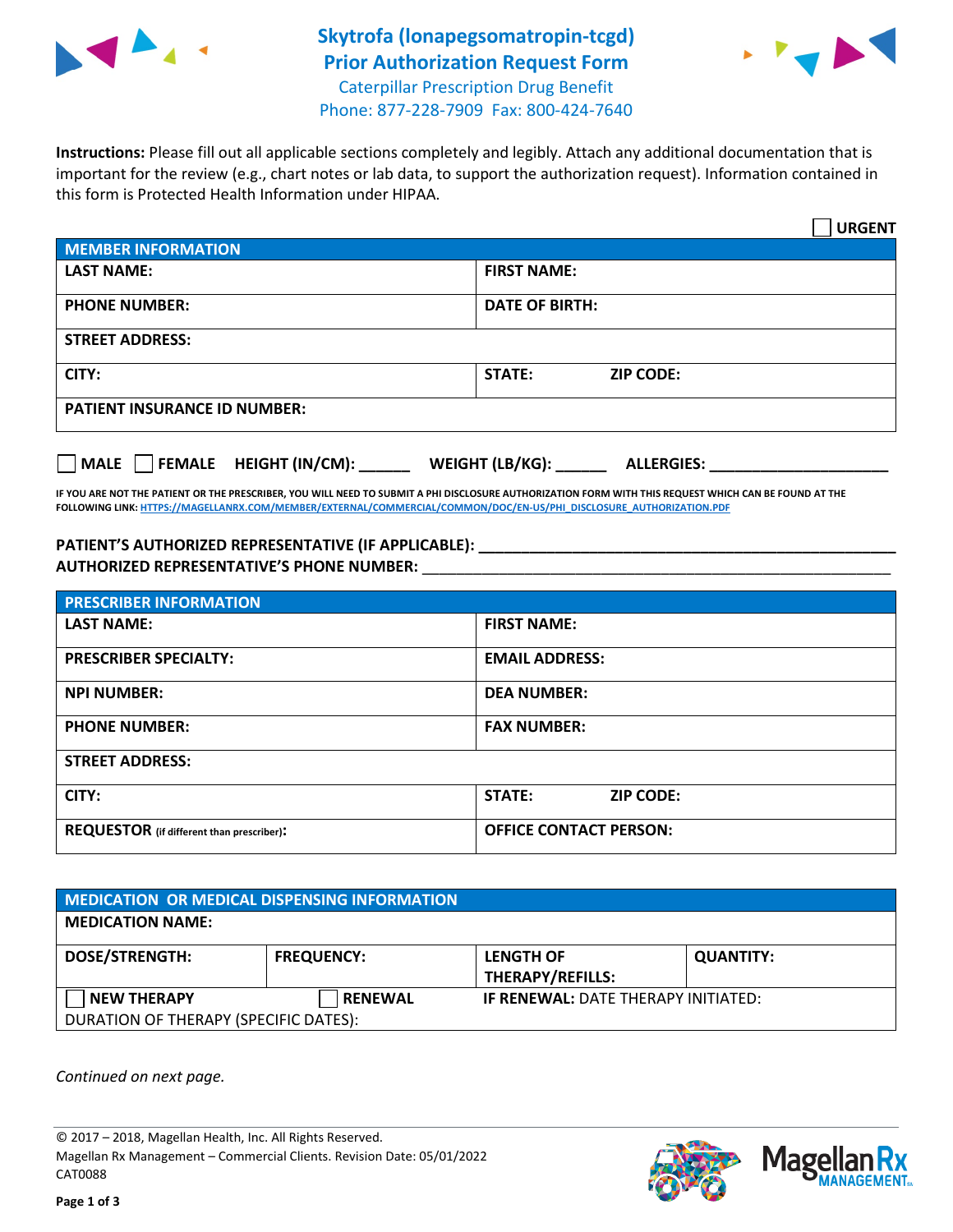



| <b>MEMBER'S LAST NAME:</b>                                                                                                                                                                                                                               | <b>MEMBER'S FIRST NAME:</b>                                                                     |                                                       |  |  |  |
|----------------------------------------------------------------------------------------------------------------------------------------------------------------------------------------------------------------------------------------------------------|-------------------------------------------------------------------------------------------------|-------------------------------------------------------|--|--|--|
|                                                                                                                                                                                                                                                          | 1. HAS THE PATIENT TRIED ANY OTHER MEDICATIONS FOR THIS CONDITION?                              | YES (if yes, complete below)<br>NO                    |  |  |  |
| <b>MEDICATION/THERAPY (SPECIFY</b><br>DRUG NAME AND DOSAGE):                                                                                                                                                                                             | <b>DURATION OF THERAPY (SPECIFY</b><br>DATES):                                                  | <b>RESPONSE/REASON FOR</b><br><b>FAILURE/ALLERGY:</b> |  |  |  |
| <b>2. LIST DIAGNOSES:</b>                                                                                                                                                                                                                                |                                                                                                 | <b>ICD-10:</b>                                        |  |  |  |
| □ Growth Hormone Deficiency (GHD)                                                                                                                                                                                                                        |                                                                                                 |                                                       |  |  |  |
| □ Other diagnosis:<br>$ICD-10$                                                                                                                                                                                                                           |                                                                                                 |                                                       |  |  |  |
| PRIOR AUTHORIZATION.                                                                                                                                                                                                                                     | 3. REQUIRED CLINICAL INFORMATION: PLEASE PROVIDE ALL RELEVANT CLINICAL INFORMATION TO SUPPORT A |                                                       |  |  |  |
| Is this drug being used as part of a clinical trial? $\Box$ Yes $\Box$ No                                                                                                                                                                                |                                                                                                 |                                                       |  |  |  |
| Does patient have growth failure secondary to Growth Hormone Deficiency? $\Box$ Yes $\Box$ No Chart note<br>documentation required                                                                                                                       |                                                                                                 |                                                       |  |  |  |
| Have other causes of growth failure been ruled out? $\Box$ Yes $\Box$ No Chart note documentation required                                                                                                                                               |                                                                                                 |                                                       |  |  |  |
| Does patient have a current acute critical illness after open heart surgery, abdominal surgery or multiple accidental<br>trauma, or those with acute respiratory failure? $\Box$ Yes $\Box$ No                                                           |                                                                                                 |                                                       |  |  |  |
| Does patient have active malignancy. $\Box$ Yes $\Box$ No Chart note documentation required                                                                                                                                                              |                                                                                                 |                                                       |  |  |  |
| Is the patient free of closed epiphyses (pediatric patient's only)? $\Box$ Yes $\Box$ No Chart note documentation required                                                                                                                               |                                                                                                 |                                                       |  |  |  |
| Does the patient have short stature as defined by height that is 2 SD or more below the mean for chronological<br>age? $\Box$ Yes $\Box$ No Please provide documentation                                                                                 |                                                                                                 |                                                       |  |  |  |
| Does the patient have hypothalamic-pituitary defects (i.e. major congenital malformation, tumor, or irradiation)<br>and a deficiency of at least one additional pituitary hormone? □ Yes □ No Please provide documentation                               |                                                                                                 |                                                       |  |  |  |
| Has the patient had an inadequate response to GH provocation tests on 2 separate stimulation tests as defined as a<br>serum peak GH concentration < 10 ng/ml? $\Box$ Yes $\Box$ No Please provide documentation and dates                                |                                                                                                 |                                                       |  |  |  |
| Does the patient have Prader-Willi syndrome with any of these risk factors? (severe obesity, history of upper<br>airway obstruction or sleep apnea or have severe respiratory impairment, or unidentified respiratory infection)<br>$\Box$ Yes $\Box$ No |                                                                                                 |                                                       |  |  |  |
| Does the patient have idiopathic short stature? $\Box$ Yes $\Box$ No                                                                                                                                                                                     |                                                                                                 |                                                       |  |  |  |
| Has the patient trialed and had an intolerance to Norditropin (somatotropin)? $\Box$ Yes $\Box$ No<br>Please provide detailed rationale of why treatment cannot be continued (such as allergic rash or difficulty<br>breathing)                          |                                                                                                 |                                                       |  |  |  |

**Page 2 of 3**